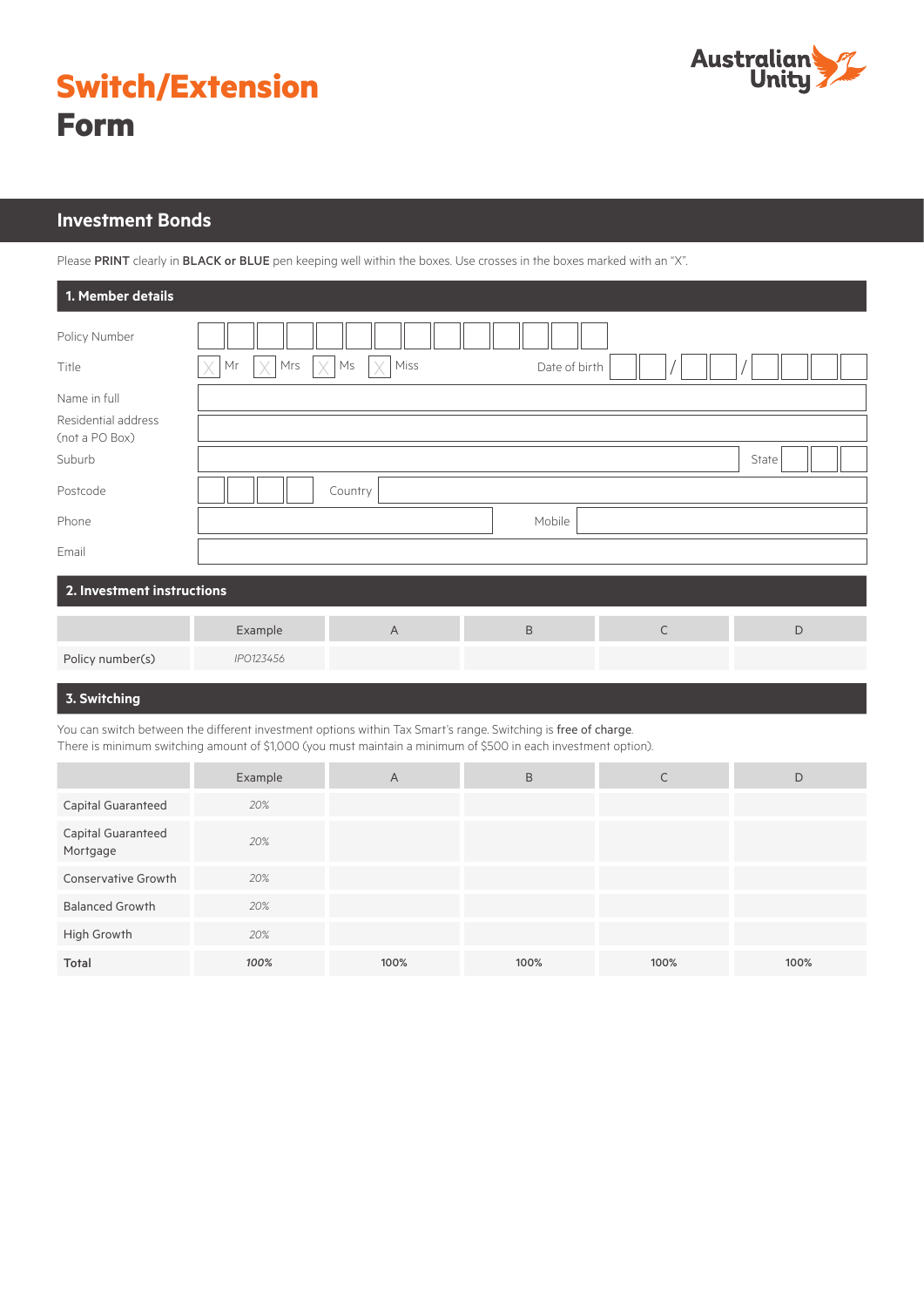# **4. Extension of term**

#### Please alter the term of my/out bond listed in section 1 so that:

|                            | Example    | A | B |   | D |
|----------------------------|------------|---|---|---|---|
| The term is<br>extended by | 5 years    |   |   |   |   |
| <b>OR</b>                  |            |   |   |   |   |
|                            | Example    | A | B | ◡ | D |
| The term is<br>mature on   | 01/07/2009 |   |   |   |   |
|                            |            |   |   |   |   |

#### **5. Authorisation**

I/We being the Bond Owner(s) of the Bonds listed above instruct and authorise the transactions as indicated above. For any withdrawals listed, I/We agree that the payment of such amount shall be full and sufficient discharge of the liability of Australian Unity in respect of the benefits surrendered.

#### **Signature of Claimant**

 $\times$ 

|--|

### **6. Verification and certification**

A verification document is required in support of this redemption request. Please provide a certified copy of any of the following that verify your (the applicants) full name, date of birth and current address:

Please place a tick in the document type that you have supplied.

|  | Birth Certificate |  | $\times$ Citzenship Certificate | $\sim$ | Pension Card |  | $\vert \vee \vert$ Drivers Licence |  | Passport |
|--|-------------------|--|---------------------------------|--------|--------------|--|------------------------------------|--|----------|
|--|-------------------|--|---------------------------------|--------|--------------|--|------------------------------------|--|----------|

#### **Certification of documents**

Where your identification documents need to be certified, we suggest that the person certifying the document(s) for you use the following statement on the copy being certified:

#### 'I certify this to be a true copy of [name of document] the original of which, was produced to me at the time of signing'.

The document must also be dated, and have the signature, printed name, occupation, employer and address of the person certifying the document.

#### **List of persons who can certify copies of original documents:**

- Accountants (members of the Institute of Chartered Accountants, the Australian Society of CPA's or the National Institute of Accountants).
- Aldermen or Councillors of Municipal of Shire Councils.
- Bank, Building Society and Credit Union employees and agents authorised by their institution to open accounts.
- International Banks employees authorised by their institution to open accounts where the International Bank engages in a transaction with a cash dealer.
- Bailiffs.
- Barristers.
- Clerks of Courts.
- Clerks of Petty Sessions.
- Commissioned officers currently serving in the defence forces.
- Dentists.
- Diplomatic or consular officers to an Australian Embassy.
- Holders of statutory offices for which an annual salary is payable.
- Insurance company full-time employees who have been employee continuously for at least five years by such company.
- Judges and Masters of Federal or State Parliament.
- Justice of the Peace.
- Members of an Aboriginal community council and recognised community elders of an Aboriginal community.
- Medical Practitioners.
- Members of Federal or State Parliament.
- Members of the Legislative Assembly of the ACT, Northern Territory or Norfolk Island.
- Ministers of Religion who are authorised Marriage Celebrants.
- Notaries public.
- Nursing sisters.
- Pharmacists.
- Police officers in charge of police stations.
- Police officers in the rank of Sergeant or any greater ranking.
- Postal managers.
- Public employees current full-time employees of Commonwealth, State, Territory or Local Governments or Statutory Authorities, who have been employees for at least 5 years by one or more of those employers.
- Registrars of Federal or State Courts.
- Sheriffs.
- Solicitors.
- Stipendiary Magistrates.
- Teachers full time, who have been teaching for more than 5 years at schools or tertiary institutions.